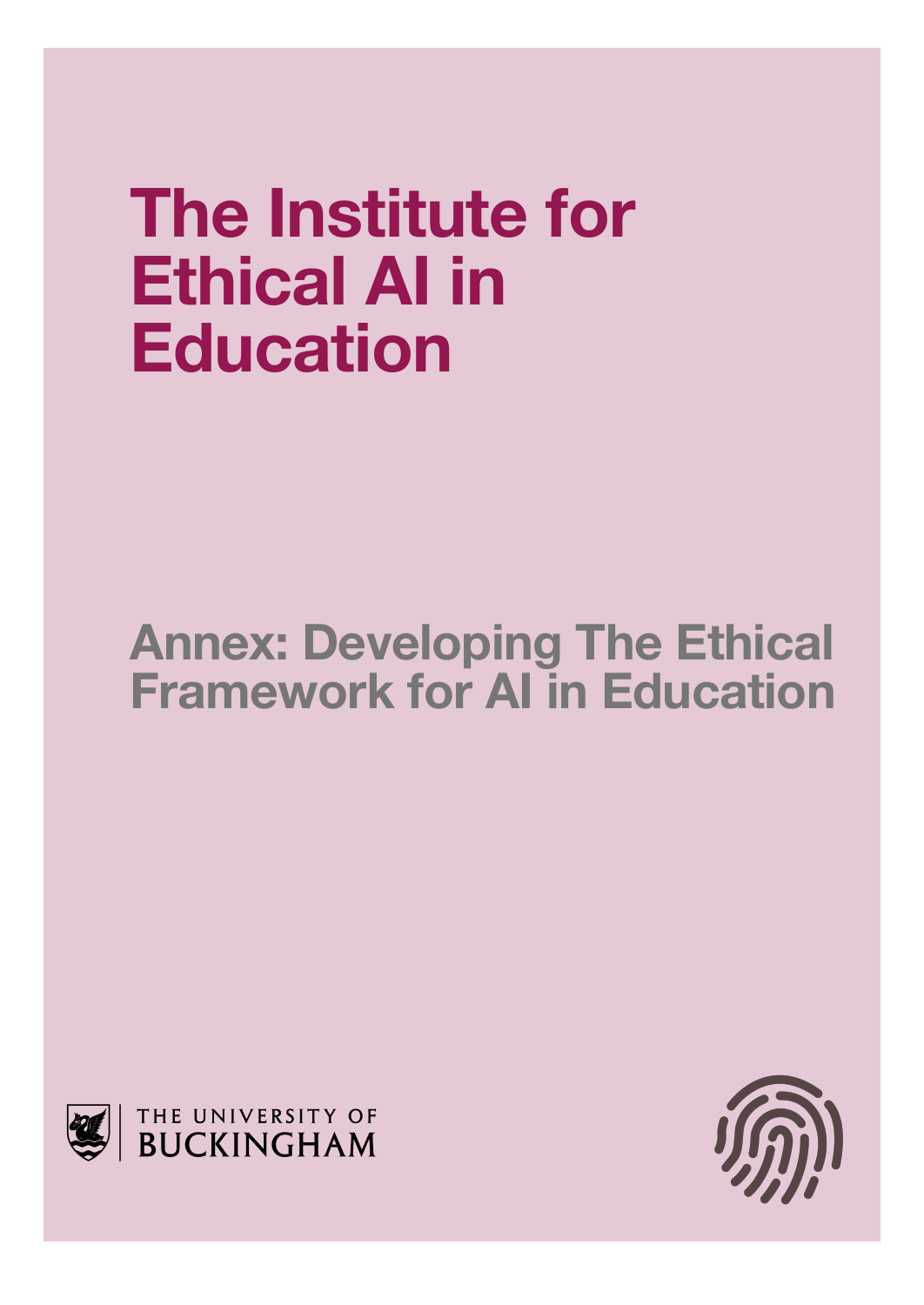## **Contents**

- 2 Section 1
- 4 Section 2
- 5 Section 3
- 6 Section 4
- 8 Section 5
- 9 Section 6
- 11 Section 7
- 12 Section 8
- 13 Section 9
- 14 References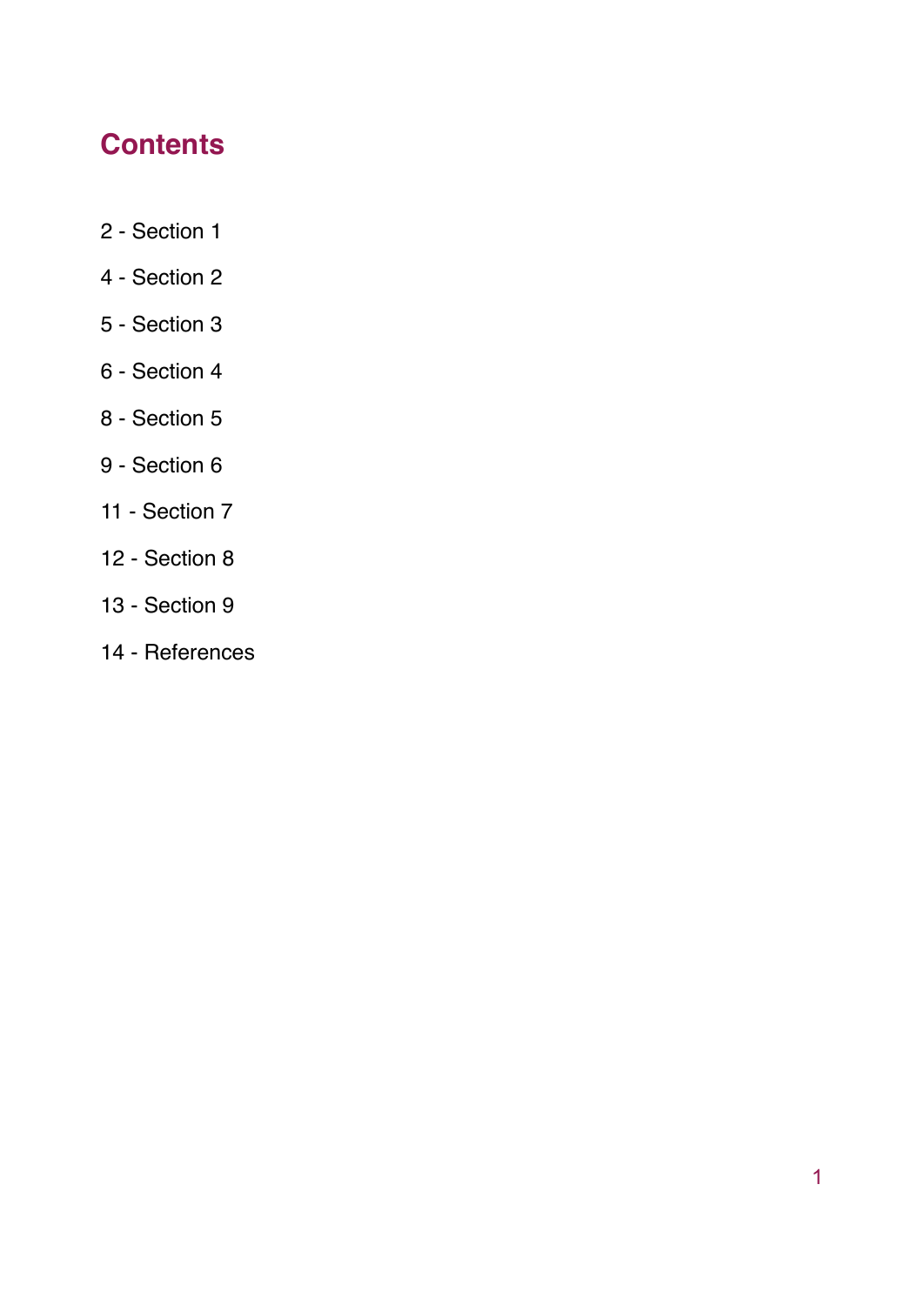### **Developing The Ethical Framework for AI in Education**

Annex to The Ethical Framework for AI in Education

The Ethical Framework for AI in Education brings together the ideas, insights and lessons learned from the Global Summit on the Ethics of AI in Education and from the series of roundtables that the Institute convened. Here follows an overview of the discussions that took place. To demonstrate how The Ethical Framework for AI in Education was derived, the discussion points have been categorised based around the objectives presented in the Framework.

While there are several definitions of AI<sup>1</sup>, the Institute has adopted a broad definition in order to engage with the ethical implications of both rules-based and machine learning-based systems. For the purposes of The Ethical Framework for AI in Education, please understand AI to mean "the use of digital technology to create systems capable of performing tasks commonly thought to require intelligence" (UK Government definition of AI2).

#### **1. AI should be used to achieve well-defined educational goals based on strong societal, educational or scientific evidence that this is for the benefit of learner**

This principle is grounded in insights gained from discussions around the use of AI for teaching and learning. The Institute has extrapolated from the principles that determine how AI should be used ethically for teaching and learning, to how AI should be used ethically in broader contexts.

Throughout the roundtables and during the Global Summit a strong case was made for using AI to improve teaching and learning. In particular, AI's potential to personalise learning and to enhance formative assessment was raised on multiple occasions.

These potential benefits of artificial intelligence for teaching and learning have been widely recognised. By analysing data on learning, AI resources are able to identify learners' needs and therefore tailor learning experiences in order to meet those needs. The data that AI systems capture, analyse and evaluate can also be converted into granular insights into learners' strengths and needs. These insights can then be fed back to educators or to learners themselves, allowing for further tailoring of teaching and learning.

Roundtable and Global Summit participants did raise reservations around the use of AI for certain aspects of teaching and learning, however. For instance, whilst the tailoring of learning to the needs of individual learners was generally viewed as a key benefit of AI in education, one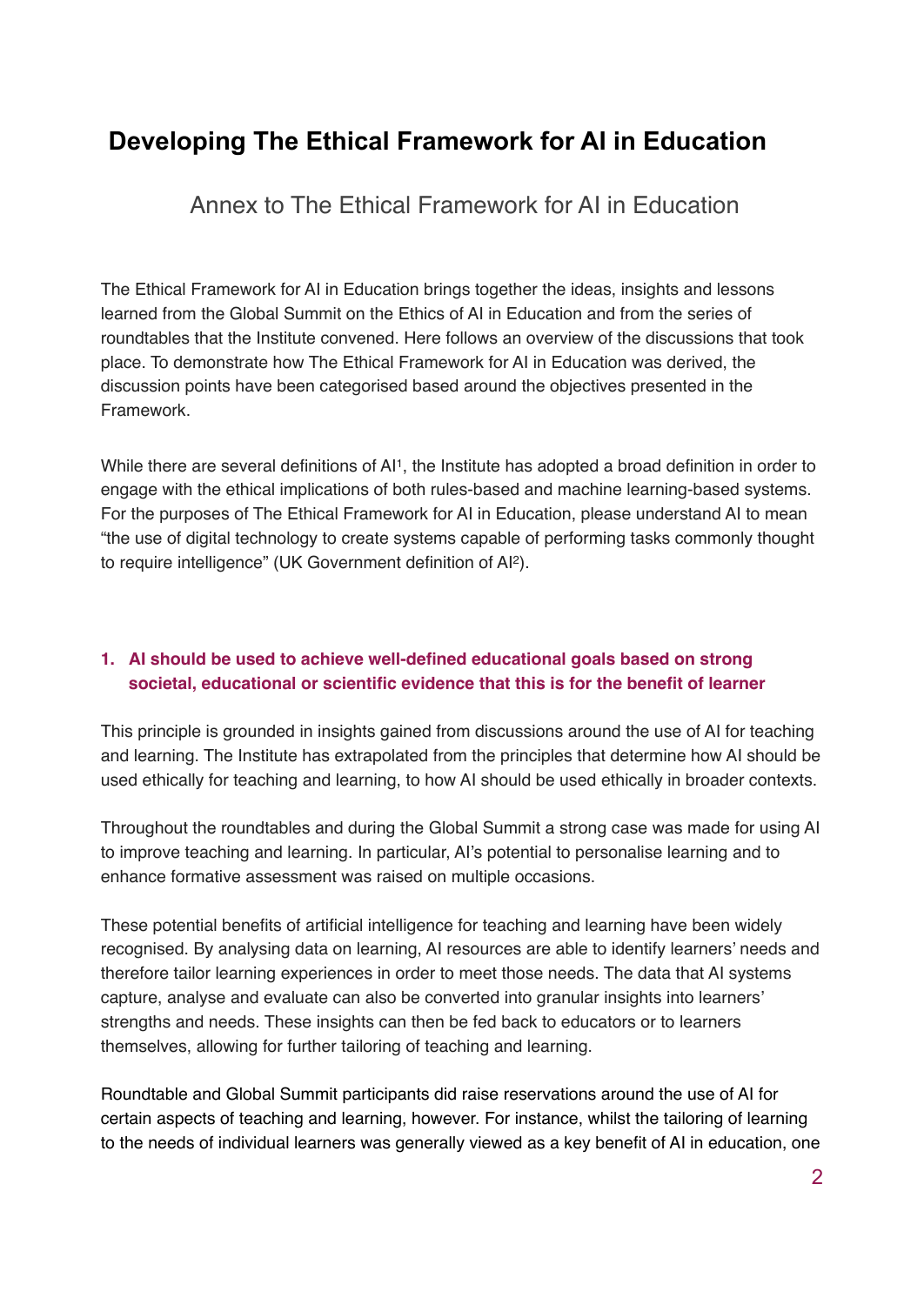participant argued that there are risks to the "hyper-individualisation of learning" as this could undermine the peer-to-peer aspects of education. Another noted that approaches centred on individual learners represents an educational philosophy that is not universally agreed upon; in some parts of the world, for instance, "communitarian" learning is seen as a higher priority. Other participants noted that whilst the tailoring of learning to the needs of individuals could be an effective methodology, AI might not always be effective at achieving this, and that stakeholders should be mindful of whether sufficient data is available to enable effective tailoring in any particular case. This was not, however, the majority view.

Two repeated concerns around the use of AI for teaching and learning were that AI could be misused/overused, and that AI could marginalise/undermine teachers and, moreover, studentteacher relationships. Particularly noteworthy points were that AI should not be used where it does not support a particular aspect of learning, and that stakeholders should resist the notion that AI will inevitably be the solution to their problems. These latter points are reflected in the Framework.

During the Young People's Roundtables, participants grappled with the question- "how should AI be used to make learning more engaging, supporting and challenging; and how should AI not be used?" Whilst participants at the roundtables for professionals highlighted the tensions between more independent learning (provided, for instance, by intelligent tutoring systems) and the more sociable, collaborative aspects of learning, the participants of the Young People's Roundtables quickly arrived at a means of striking a balance. There was broad consensus that it would be beneficial to use AI not to change the core structure of lessons but to supplement it. There was clear demand for AI to be used to enable students who had mastered a particular aspect of learning to move onto more challenging activities. Students recognised, however, that this could lead to a situation where some learners were left behind. They suggested that learners who were not accessing the more challenging activities via AI should receive the greatest proportion of the extra time that AI had freed up for teachers.

The use of AI to help teachers understand learners' needs also gained strong approval. Students were very clear that the student teacher relationship was highly valued, and should not be diminished by the use of AI. Teachers, they argued, were inspirations, role models, and professionals uniquely placed to develop students in a holistic and inherently human way.

Referring back to the roundtables for professionals, participants' insights presented solutions to how AI can be used ethically within the context of teaching and learning. Numerous participants urged that learners' needs and/or established pedagogies should guide how AI is used, and one participant stressed that "It all comes down to whether AI is actually improving the teaching and learning of young people". With personalised learning, for instance, the use of AI has the potential to improve teaching and learning because it is grounded in effective teaching methods<sup>3</sup> that are tailored to the needs of individual learners. Likewise, due to the levels of data it can capture and process, AI can also enhance teaching and learning by building upon the successes of assessment for learning4.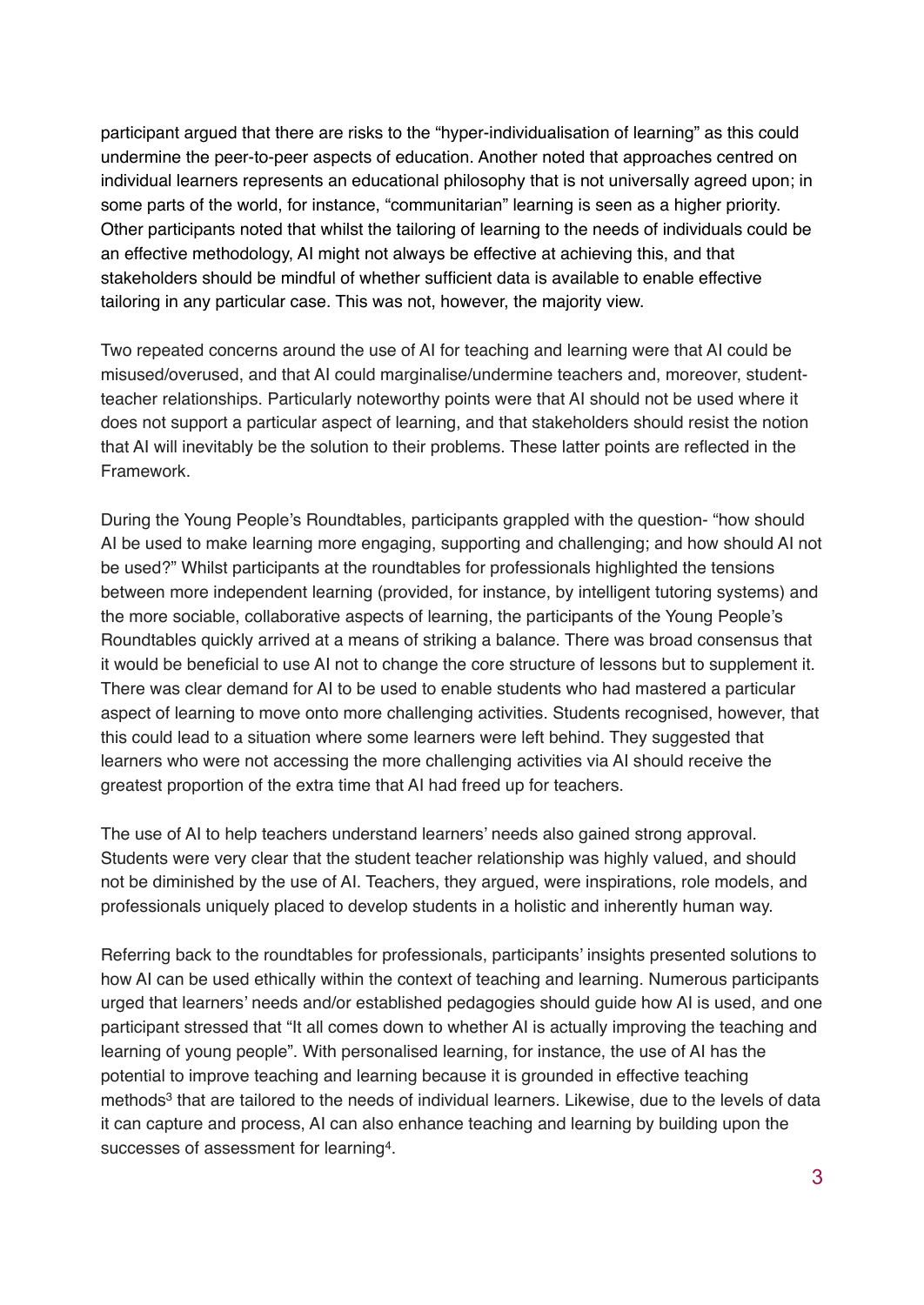The primary criterion for using AI ethically for teaching and learning must therefore be validity. AI should be used to achieve well-defined educational goals based on strong societal, educational or scientific evidence that this is for the benefit of learner. As shown by the examples of personalised learning and formative assessment, this criterion can be met by using AI to enhance established teaching and learning techniques. That said, the use of AI should not be tethered to existing educational practices. AI could for instance be used to achieve welldefined educational goals in ways that are supported by scientific research or best practice in other domains. As stated in the report *Intelligence Unleashed*, authored by authorities in AI in education at both University College London's Knowledge Lab and Pearson, AI "will continue to leverage new insights in disciplines such as psychology and educational neuroscience to better understand the learning process, and so build more accurate models that are better able to predict – and influence – a learner's progress, motivation, and perseverance."5

#### **2. AI should be used to assess and recognise a broader range of learners' talents.**

The first principle "AI should be used to achieve well-defined educational goals based on strong societal, educational or scientific evidence that this is for the benefit of learner " is closely linked to the above principle .

Given that AI is adept at processing data and drawing out insight $6$ , and that making use of insights into both learners' needs and into the efficacy of teaching practices are key ingredients of effective teaching and learning<sup>7</sup>, the Institute has highlighted this principle separately.

During the roundtables, a number of participants discussed the benefits of using AI to derive key insights into the learning process. One participant argued that "one of AI's key capacities is understanding learners' progress, how they learn, and what skills they have acquired. This data can support students and teachers alike, and enable better support and decisions, made in a more objective and data-driven way", another noted that "AI can support students to identify their own skills. This is particularly important for more independent learners".

The perspectives heard during roundtables chimed with research conducted into AI's capacity to support the fine-grained assessment of learning. Professor Luckin, for instance, has emphasised that "AI is a powerful tool to open up the 'black box of learning', by providing a deep, fine-grained understanding of when and how learning actually happens", and has demonstrated that AI can enable a broader range of learners' competencies and attributes including collaboration, persistence, motivation and confidence - to be assessed, recognised and developed upon8.

Echoing the words of eminent educationalists Dr Peter Hill and Sir Michael Barber, the Institute is particularly keen to see AI being used to assess and recognise the "full range of student abilities", so that all learners are sufficiently prepared to thrive in a rapidly changing world<sup>9</sup>, and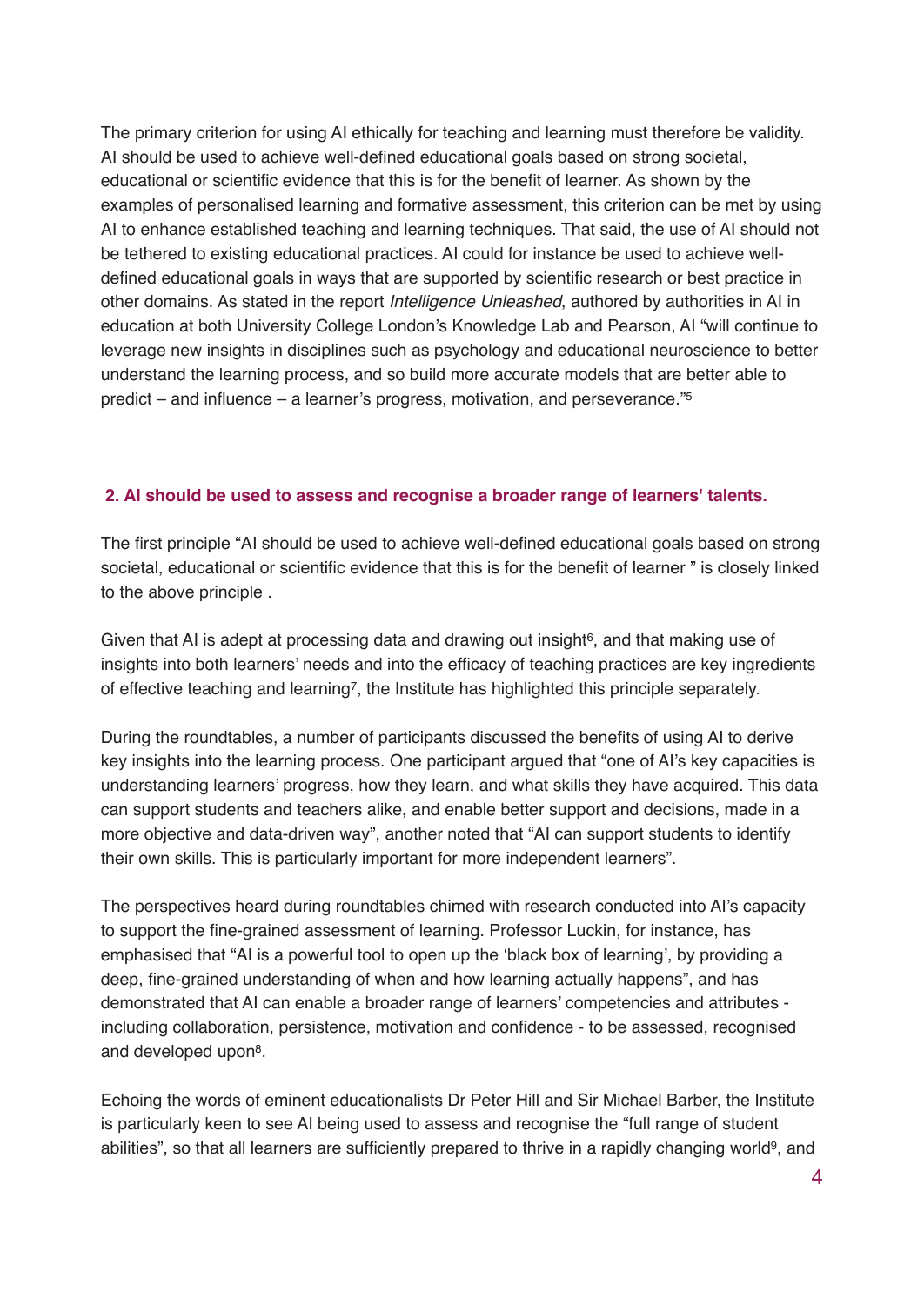so that nobody's talents are overlooked.

#### **3. AI should increase the capacity of educational institutions whilst respecting human relationships**

The Institute heard that a key benefit of AI was its ability to automate many of the administrative tasks that would usually be completed by educators, thereby lightening their workloads and enabling them to reallocate time to more high-impact tasks.

A number of participants explained that the inherent features of AI make it particularly well suited to automating certain administrative tasks, noting that AI systems are better at collecting, processing and analysing data than humans.

One participant argued that a key benefit of reducing teacher workload would be the resultant increase in the attractiveness of becoming an educator. This chimed with a point raised in the Institute's interim report, in which the recruitment and retention crises were highlighted as critical problems that artificial intelligence could be used to address.

The points raised above also echo seminal research from McKinsey and Co, which estimated that up to 40% of educators' workloads could be automated by technologies that already exist. This report also demonstrated that time saved could allow teachers to attain an improved worklife balance, whilst also enabling educators' time to be "plowed back into improving education through more personalized learning and more direct coaching and mentoring"10.

During the Young People's Roundtables, participants discussed the question "should artificial intelligence be used to mark my homework Instead of a teacher?". Participants acknowledged that using AI to mark homework (or other work) could free up time for teachers, which could make teachers' roles less stressful, and create time for teachers to provide additional support to students. But despite this benefit, students expressed numerous misgivings around using AI to mark students' work.

Whilst accepting that AI would be able to mark multiple choice, or one word answers, students questioned whether AI could accurately mark less structured work, such as essays or extended written answers. Pushed to consider whether this concern could be allayed if AI were able to demonstrate its accuracy, students raised what they considered to be further disadvantages of using AI to mark learners' work. In particular, many students argued that by removing teachers from the marking process, an opportunity is lost for teachers to gain deep insights into a student and their work - insights which teachers could have used to provide fine-tuned support to learners.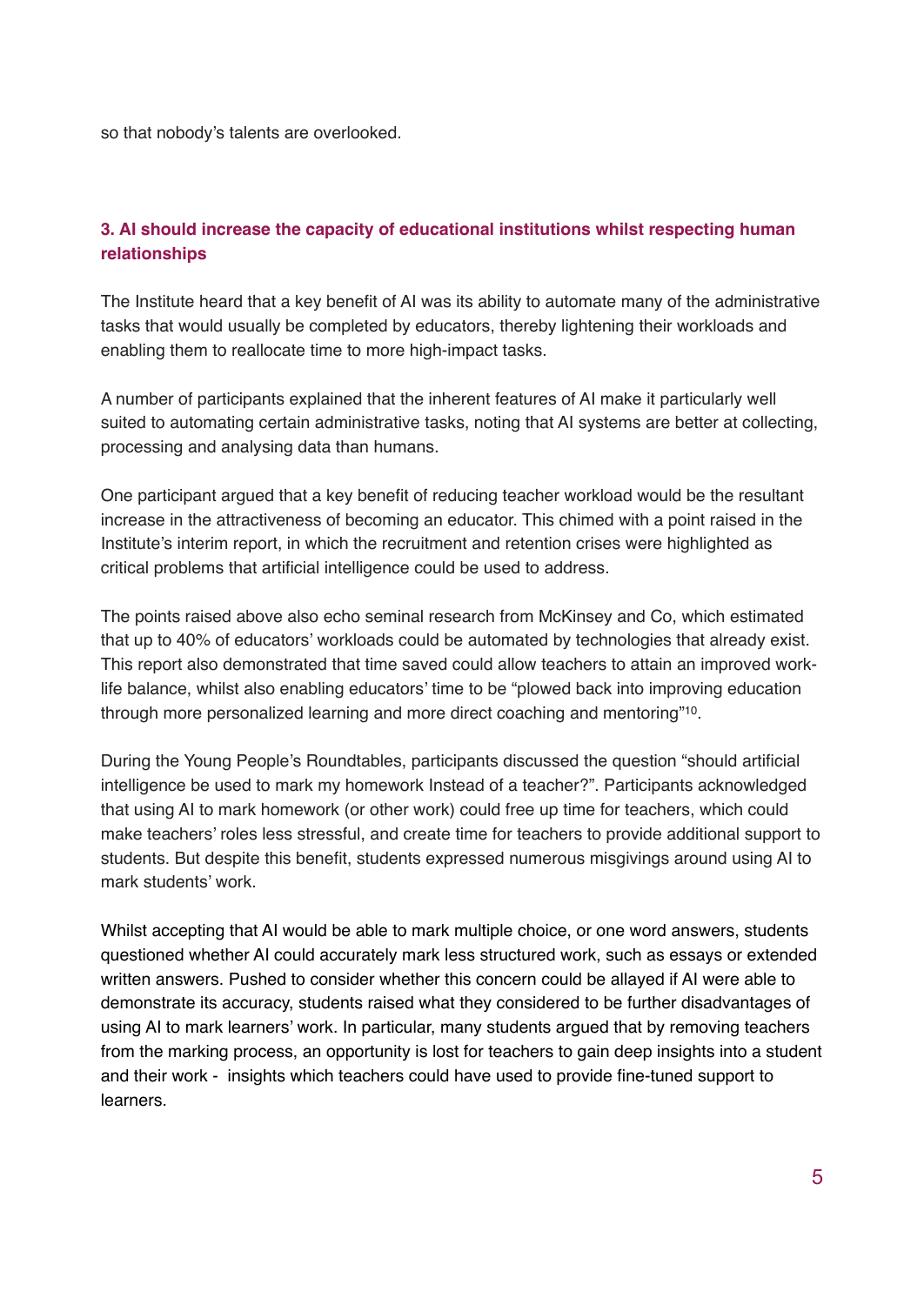A related concern raised was that an AI might not able to appreciate the individuality of a piece of work. A number of students countered this point, however, arguing that the current educational system encourages highly original works to be boiled down to single scores.

The key insight from these conversations was that even in cases such as the automated marking of teacher workload, where the use of AI in education is often seen as overwhelmingly positive, there are still concerns that the overuse of AI could diminish student-teacher relationships and present opportunity costs for learners. The Framework therefore stipulates the need for a thorough assessment of risks relating to the marginalisation/replacement of educators wherever AI is used to reduce workload.

#### **4. AI systems should be used in ways that promote equity between different groups of learners and not in ways that discriminate against any group of learners**

Algorithmic bias has been raised as a central ethical issue arising from the use of artificial intelligence in general contexts<sup>11</sup>. The issue of biases was raised on numerous occasions throughout the roundtable series. Where the issue was raised, participants generally saw biases as a key risk that needed to be mitigated. During one roundtable, however, a number of participants argued that biases should not be seen as inherently negative, and that some level of bias was unavoidable.

A key insight from this discussion is captured in the following comment: "With bias, it's not about removing it. It is about identifying and removing unjustified biases". It was therefore argued that the solution lay in identifying potential sources of unjustified bias; and then taking and documenting decisions on the best ways to address these biases. Accepting that there may be no one-size-fits-all approach to identifying and documenting biases, the Framework stipulates that organisations developing/designing AI resources should identify these biases and document how established techniques, which may include periodic monitoring and/or increased levels of transparency, are used to address these.

In their report, *Review into Bias in Algorithmic Decision-making*, The Centre for Data Ethics and Innovation (CDEI) detail a number of approaches to detecting and mitigating biases. The Institute therefore recommends that these methods be used as a starting point for addressing biases through technical means. In the report, the CDEI also emphasises that ensuring that AI systems are designed by diverse and inclusive groups of people is also a powerful means of avoiding biases12 (See Criteria 9.2).

During roundtables, numerous participants also expressed concerns that an increased uptake of artificial intelligence could result in inequitable outcomes by widening, rather than narrowing, educational inequalities. It was argued that disparities in access to hardware and connectivity and in the digital skills of different groups of learners could lead to those learners who are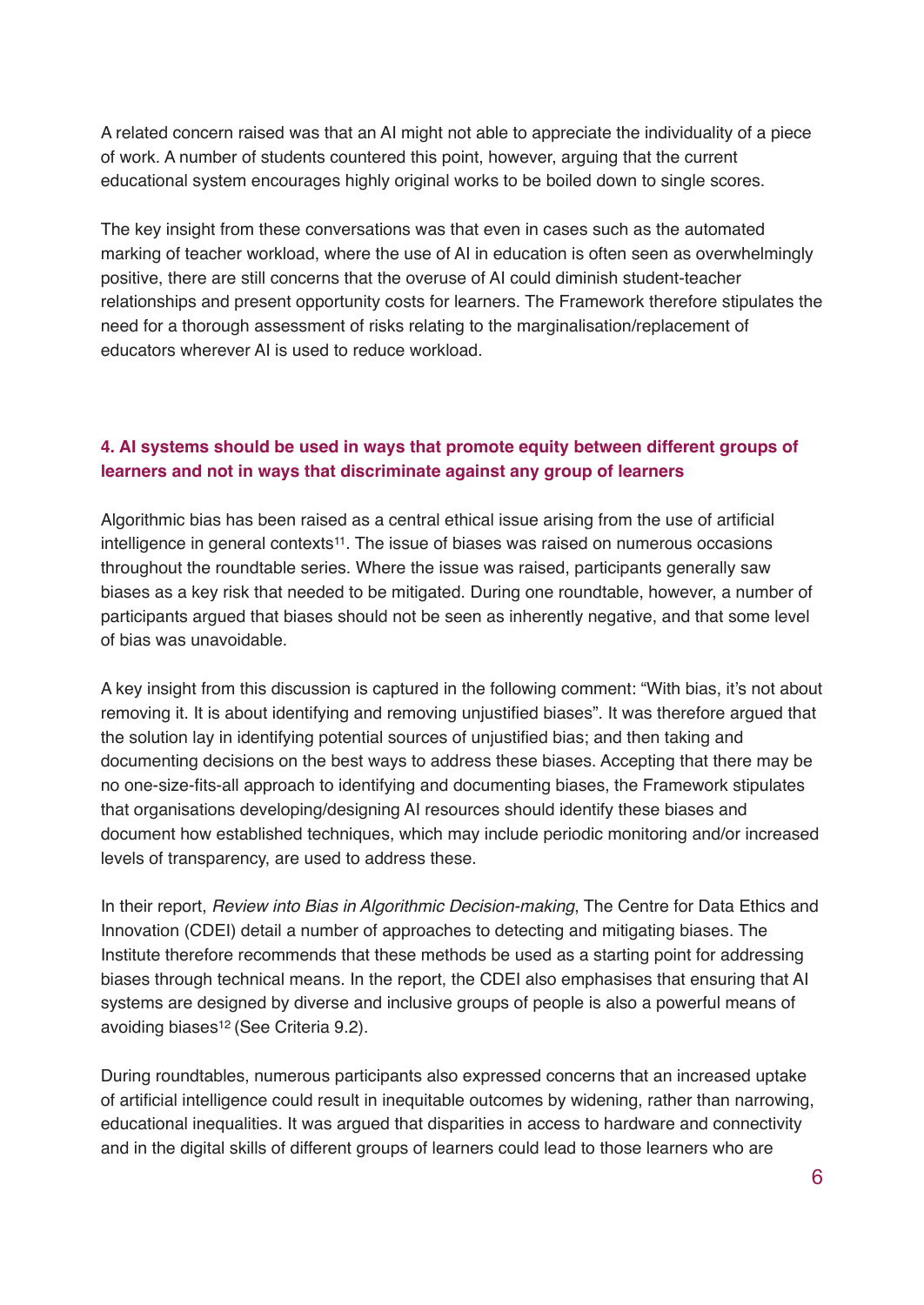already advantaged enjoying greater benefits from AI to the detriment of more disadvantaged learners. One participant also pointed out that it may be that only wealthy schools have the resources to fully utilise artificial intelligence.

These notes of caution were tempered with optimism, however. It was argued that in the context of lifelong learning, AI could benefit the lowest paid workers in particular by enabling education to be delivered efficiently and flexibly. It was argued that this could be especially helpful for those who work long and irregular hours and therefore can't commit to more structured and time-consuming forms of learning. Elsewhere, participants argued that by making high quality resources more affordable and available, AI could actually narrow divides between individual learners and between different types of schools.

The Institute is optimistic that AI can be used to narrow socioeconomic educational inequalities. That said, the Institute firmly acknowledges that divides in access to hardware, infrastructure and connectivity create major barriers to this. As such, the priority must be to help enable equality of uptake by working towards a situation where the hardware, infrastructure and connectivity needed to derive the benefits of AI are available to all learners. The Framework therefore calls upon those applying AI in education and those designing AI for education to take decisive steps to close this divide. As emphasised in the Institute's introduction to the Framework, governments have a central role to play in addressing disparities in access.

During the Global Summit and the roundtables, participants also expressed both optimism and concern around the use of AI to support learners with additional needs. As well as stressing how important it is that AI systems do not exhibit biases against learners with additional needs, participants were also keen to ensure that AI systems were applied in ways that were well suited to these groups of learners.

The Institute urges decision-makers to follow objective 1 - "AI should be used to achieve welldefined educational goals based on strong societal, educational or scientific evidence that this is for the benefit of learner" - whenever making decisions around how to support students with additional needs via the use of AI. By following this objective, practitioners and leaders can have confidence that AI is being used to address the complex needs of learners in valid ways that are supported by evidence. To enable equitable uses of AI in education, the Institute also stipulates that those procuring and applying AI in educational settings should ensure that those with additional needs are not excluded from using and benefiting from AI in education.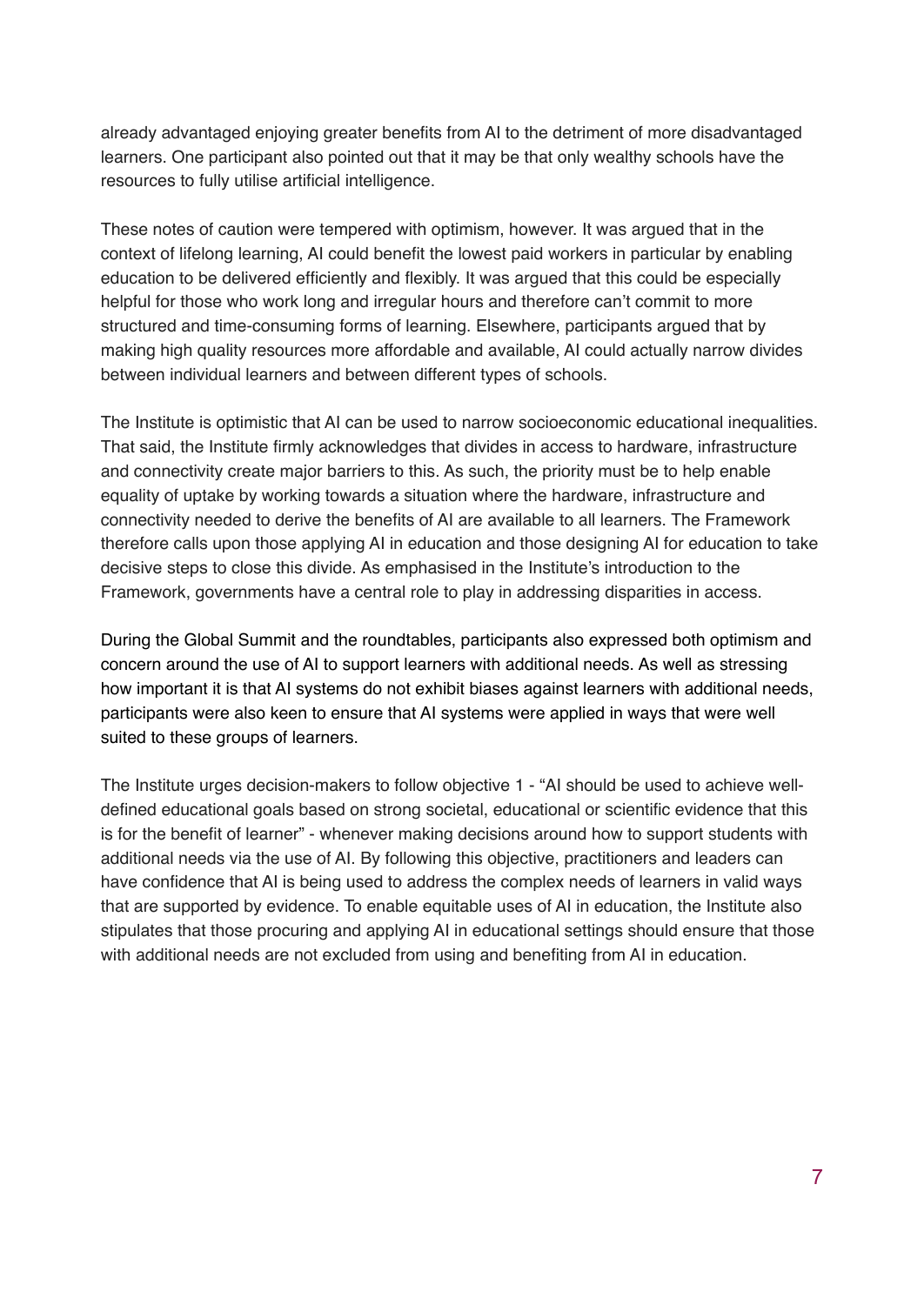#### **5. AI should be used to increase the level of control that learners have over their learning and development**

*The Ethics Guidelines for Trustworthy AI* - an authoritative framework developed by The High Level Expert Group on Artificial Intelligence, which was set up by the European Commission puts forward "respect for human autonomy" as a key principle for ethical artificial intelligence<sup>13</sup>. During the roundtables, a number of issues that were raised related to the interplay between autonomy and the use of artificial intelligence in education.

Participants were concerned about the risk of AI being used intentionally, or inadvertently, to manipulate and coerce learners, to "exploit their vulnerabilities", or to "brainwash" them. One participant did note, however, that AI systems could influence learners' behaviours for positive purposes, for instance, reducing users' levels of stress. The Institute therefore stipulates that whilst it is crucial that all forms of coercion be outlawed, it may be appropriate to use AI to influence learners' behaviours for beneficial purposes, providing that there is a clear scientific basis for any methods employed.

Participants also discussed the fact that AI systems can make predictions and/or recommendations based on extrapolations from past experiences, and that this has significant implications for the autonomy of learners. For instance, AI can be used to predict which students are most likely to fail or drop out of a university course. These predictions could enable pre-emptive action to be taken, therefore empowering learners with greater control over their developments. That said, such predictions could also be used to penalise learners, through expulsions, for instance<sup>14</sup>.

Influenced by this example, at the Young People's Roundtables, the Institute asked students "would it matter if AI predicted that I was not going to do well in my exams?" This provoked many enlightening responses and spirited discussions. There was a strong concern that such predictions could affect students' motivations, mindsets and/or self-perceptions. For those who were knowingly predicted to do well, there might be a risk of complacency. For those at the other end of the spectrum, unfavourable predictions could sap their motivation, leading to a selffulling prophecy.

Students, however, respected that predictions also provided opportunities for support, and that, in cases where predictions were already routinely made, there was an argument for utilising AI, because human predictions alone can be biased (perhaps due to favouritism or unconscious assumptions about students). That aside, students did note that there might be a problem of invalid predictions being made about their future successes, and therefore questioned whether predictions could be given too much weight. There also expressed concerns that the antidote to invalid predictions - more intimate data - posed its own set of risks.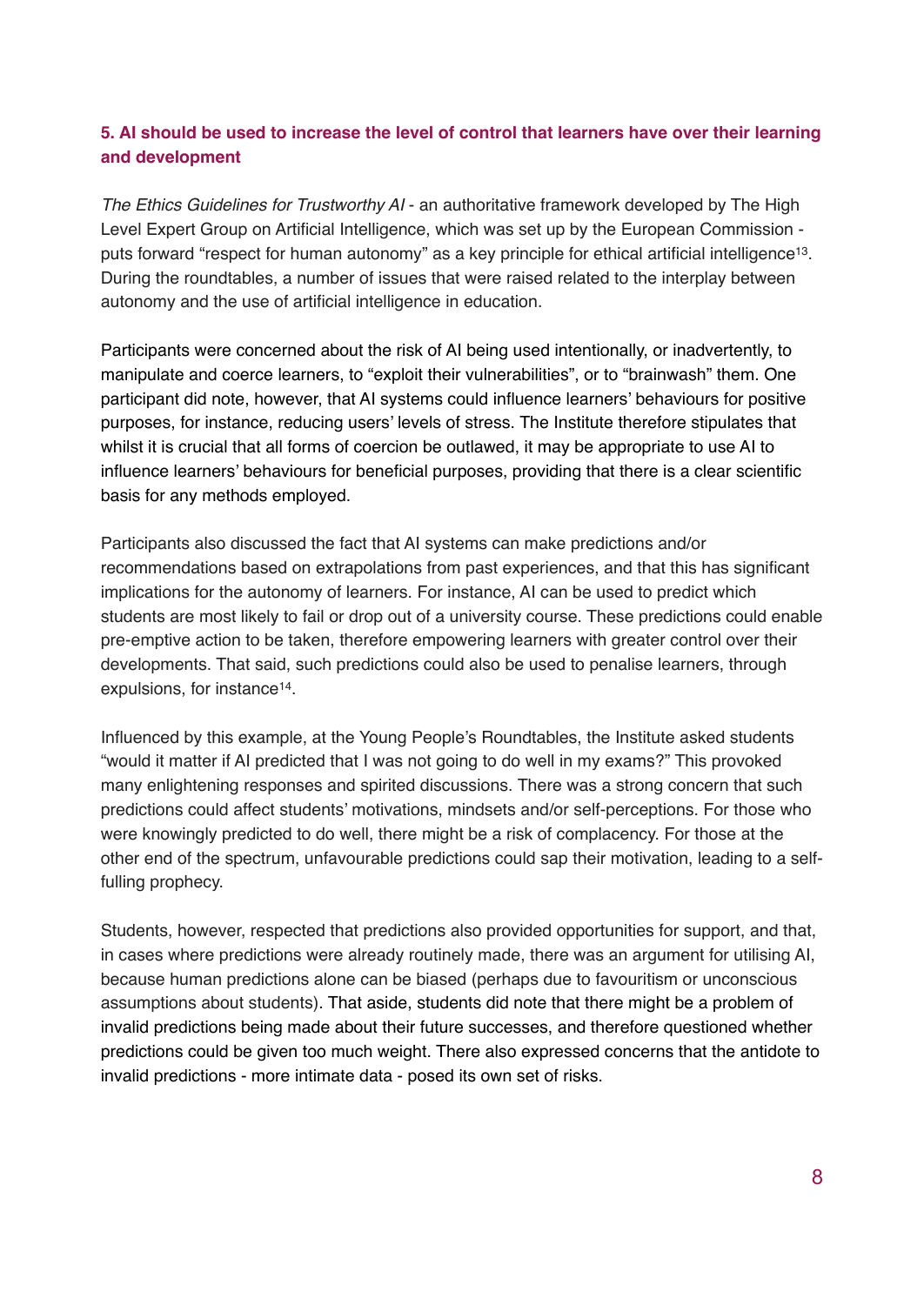The following comments were also made:

"...scaling this up, if an AI system predicted you were going to commit a crime, I think that this would be unjust to convict based on this prediction. Scaling it back down, I think it could be dangerous to judge people based on data-driven predictions of how they might perform in their exams. What if there are other factors that haven't been considered, what if the prediction is not accurate?"

"Let's say if you have a student who struggled at first and then who studied really hard closer to the exam, then they could be penalised by a prediction."

A key insight to draw from these discussions is that learners should not be held to account for predictions. These predictions do not represent actual achievements, disappointments or transgressions, and so should not be treated as such. Resonating with this sentiment, during the Global Summit on the Ethics of AI in Education, former Education Secretary Damian Hinds emphasised that "No child should be held back from their potential by some predictive algorithm". The Institute firmly agrees with this pronouncement.

Further concerns raised included the risk of learners becoming addicted to using AI platforms or over reliant on these systems to learn. Based upon previous research into persuasive design techniques employed by software designed for young people15, there are concerns that advancements in AI could lead to heightened levels of addiction if left unchecked. The Institute therefore stipulates measures that should be taken to protect learners from addiction and practices designed to compel learners to extend their use of a resource beyond a point that is beneficial for their learning.

#### **6. A balance should be struck between privacy and the legitimate use of data for achieving well-defined and desirable educational goals**

As previously noted, and as was emphasised at numerous points during roundtables and the Global Summit, a key strength of artificial intelligence is its ability to capture, analyse and draw insights from data.

Adding to the points heard about the benefits of AI in the context of formative assessment, the Institute also heard arguments that efforts should be made to derive greater levels of shared benefit from data, and that there is a "moral obligation" on educational institutions not to hoard data. That said, risks to learners' privacy were emphasised strongly.

During the Young People's Roundtables, students tended to agree that a balance needed to be struck between using data to enhance their education, and not using data in a way that encroached upon their privacy. It was generally accepted that some amount of learners' data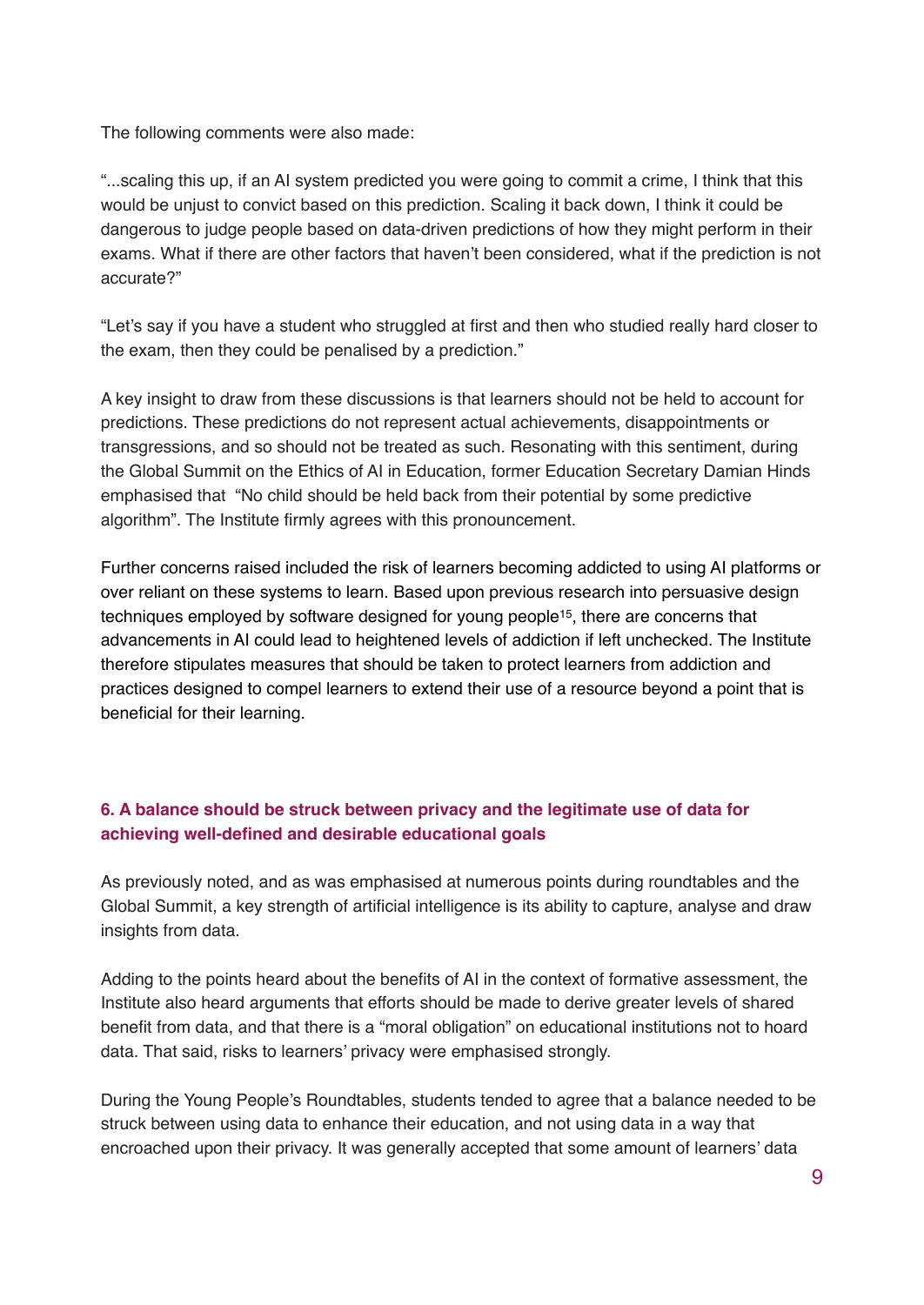was needed in order for AI systems to function effectively, and that data gathered through AI systems could also enable teachers to support learners more effectively.

Concerns were voiced too, however. Students expressed misgivings about high levels of monitoring and surveillance. One student noted that if AI were monitoring all aspects of their learning (referring to the context of continuous assessment), then they would feel as though big brother was watching them.

Students observed that protecting privacy often has more to do with upholding rights than mitigating risks. Students broadly agreed that they should have oversight over what data is collected on them, who it is shared with and how it is used. As part of this right, it was acknowledged that learners would need a strong baseline of knowledge about AI and how it uses data in order to exercise this right fully (see the Informed Participation section in the Framework).

Throughout the roundtable series, many participants cautioned against the use of AI to surveil learners. That said, it was clear from discussions that there were tensions between the benefits of monitoring of learning and the risks associated with surveillance.

A number of participants explained that artificial intelligence could facilitate a shift away from high-stakes assessments and towards continuous assessment of learning. This, it was argued, would enable a broader range of learners' competencies to be assessed and valued, and could make assessments a less stressful process for learners.

The benefits of AI-enabled continuous assessment aside, one participant argued that if students were constantly being assessed, they may feel as though they cannot "bring their full selves to the table" during lessons. Notwithstanding the significant benefits posed by continuous assessments, based on this concern, the Institute has decided to endorse a point made by one participant who argued that even if a shift does take place to continuous assessments, there should be safe spaces where learners are not being monitored.

Concerns were also raised that highly sensitive data could be gathered through the use of AI in education, and that this data could be used against learners. A related point that was made provides a potential response to this concern. It was argued that the risks related to users' data rights and privacy apply to almost all domains of life, not just education, and that the Institute should not be trying to tailor approaches for learners' data rights in the context of education.

The Institute broadly agreed with this point, however, as noted above, we do think there are specific issues relating to users' privacy that arise in the context of AI in education: namely, the need to be mindful of the line between beneficial ongoing monitoring and surveillance, and the need to minimise the depth of sensitive insights into learners that can be garnered through the use of AI in education.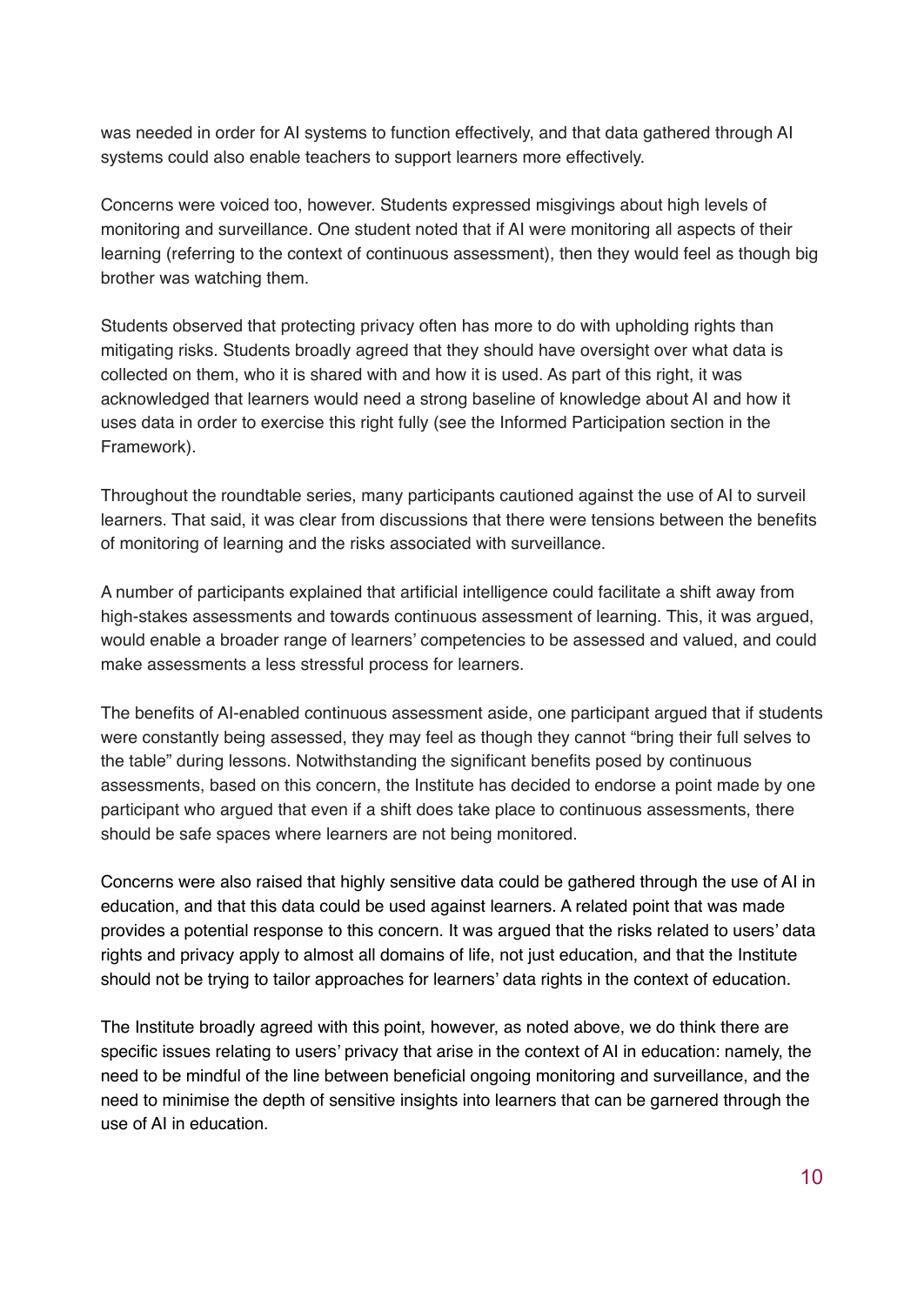#### **7. Humans are ultimately responsible for educational outcomes and should therefore have an appropriate level of oversight of how AI systems operate**

Throughout the Institute's consultations, there was a general consensus that AI should be used primarily to augment and empower educators, and not to marginalise or replace them. In the context of AI in education, however, human responsibility can sometimes be difficult to maintain due to the limited levels of oversight humans have over how AI systems operate, and because of the possibility that humans will not fully exercise their own judgement in response to AI-based predictions or recommendations.

Whilst some participants of roundtables argued that AI should always be explainable (i.e. able to explain why it produced a particular output), others argued that this was not always possible or preferable. Some expressed that less transparent AI systems can often be more accurate, and others argued that transparent AI systems would be more open to gaming, which could significantly diminish the learning experience and create unfair advantages for those who were better at cheating the system.

Regarding the question of how to resolve trade-offs associated with the transparency and explainability of AI systems, the Institute's judgement has been informed by insights from the Information Commissioner's Office. In their Project Explain Interim Report<sup>16</sup>, they found that in contexts such as recruitment and criminal justice, stakeholders expected a balance between explainability and accuracy due to the expectation that people should be able to learn from feedback, and improve their behaviours/qualities - processes that are enabled by explanations. The Institute therefore considers that where AI is used for educational purposes, accuracy should not be prioritised over explainability outright. Instead, levels of both accuracy and explainability should be reasonably high.

As "reasonably high" will be interpreted differently in varying contexts, it is appropriate for decision makers in educational settings to exercise their own judgement in regards to the most appropriate trade-off between accuracy and explainability. To aid them in doing so, the Institute stipulates that those procuring AI systems should insist that suppliers make explicit whether there were any trade-offs between accuracy and explainability in the design of the AI resource, specifying where any compromises have been made and providing a justification.

Overlaying the issue of opacity is the issue of deference. As Thea Snow has argued, they are: "Not good at predicting rare events[,] often trained on incomplete data[,and] often trained on biased data, resulting in discriminatory tools." In her report, *Decision Making in the Age of the Algorithm17*, she makes the case that "human-machine interaction" is the "optimal approach", whereby professional judgment should be married with AI-based insights and recommendations, synergistically utilising AI's ability to analyse and evaluate large amounts of information with the ability of human experts to contextualise information and identify nuances. Snow argues that, as part of this process, "humans must challenge, scrutinise and question the guidance that the tool is offering", but humans must also be open to reflecting on the potential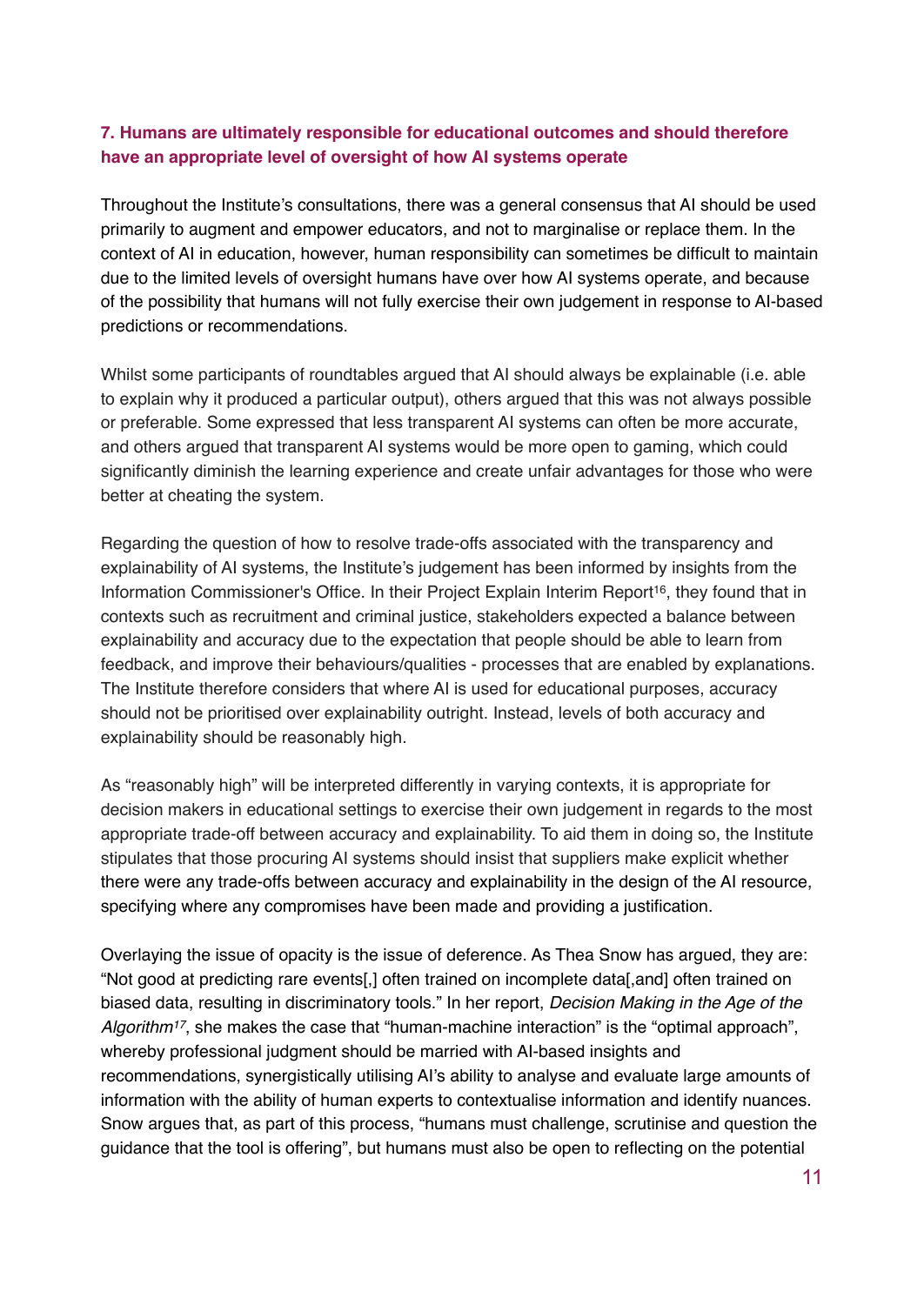flaws in their own decision making (due to unconscious biases for instance) which could be unearthed through the use of AI18. The Institute therefore stipulates that all practitioners using AI in education should be trained to scrutinise AI's behaviours and decisions (see criteria 8.2).

#### **8. Learners and educators should have a reasonable understanding of artificial intelligence and its implications**

During the Global Summit on the Ethics of AI in Education, three working parties were convened with the specific remit of recommending mechanisms that would drive the ethical design and application of AI in practice. One of the recommendations was that strategic efforts should be made to raise awareness of AI's capabilities and to provide training for stakeholders. This included teaching students themselves about artificial intelligence and its societal and ethical implications.

The need to inform stakeholders about artificial intelligence and its implications also shone through during roundtable discussions. Participants argued that training and education was needed to enable educators to use AI effectively, to allay nerves, to increase confidence and trust in using AI, and to ensure practitioners would use AI critically. A further point was made that if stakeholders were better educated about AI, they would be in a position to hold providers of AI products/services to account and steer ethical design through the procurement process.

The insights heard during the roundtables and the Global Summit provide clear grounds for stipulating that educators need to be trained and upskilled on how to use AI discerningly and effectively. That said, the Institute is firmly of the position that learners too deserve to be educated about artificial intelligence and its implications. Indeed, it is their data that will often be processed, and it is they who will ultimately be impacted by the use of AI in education. As such, the Institute urges that learners have a right to understand what artificial intelligence is, how it uses data, and how it can impact them throughout their lives, not just as learners. Whilst educating learners in this way places demands on the curriculum, the Institute emphasises that these demands are justified.

Digital skills will be in high demand throughout society, as such empowering learners with such skills needs to be a priority. Digital skills go beyond coding. Learners need to be literate in the principles of how technologies operate and the societal implications of their use. The Institute therefore echoes the words of The House of Lords Select Committee on Artificial Intelligence: "All citizens have the right to be educated to enable them to flourish mentally, emotionally and economically alongside artificial intelligence."19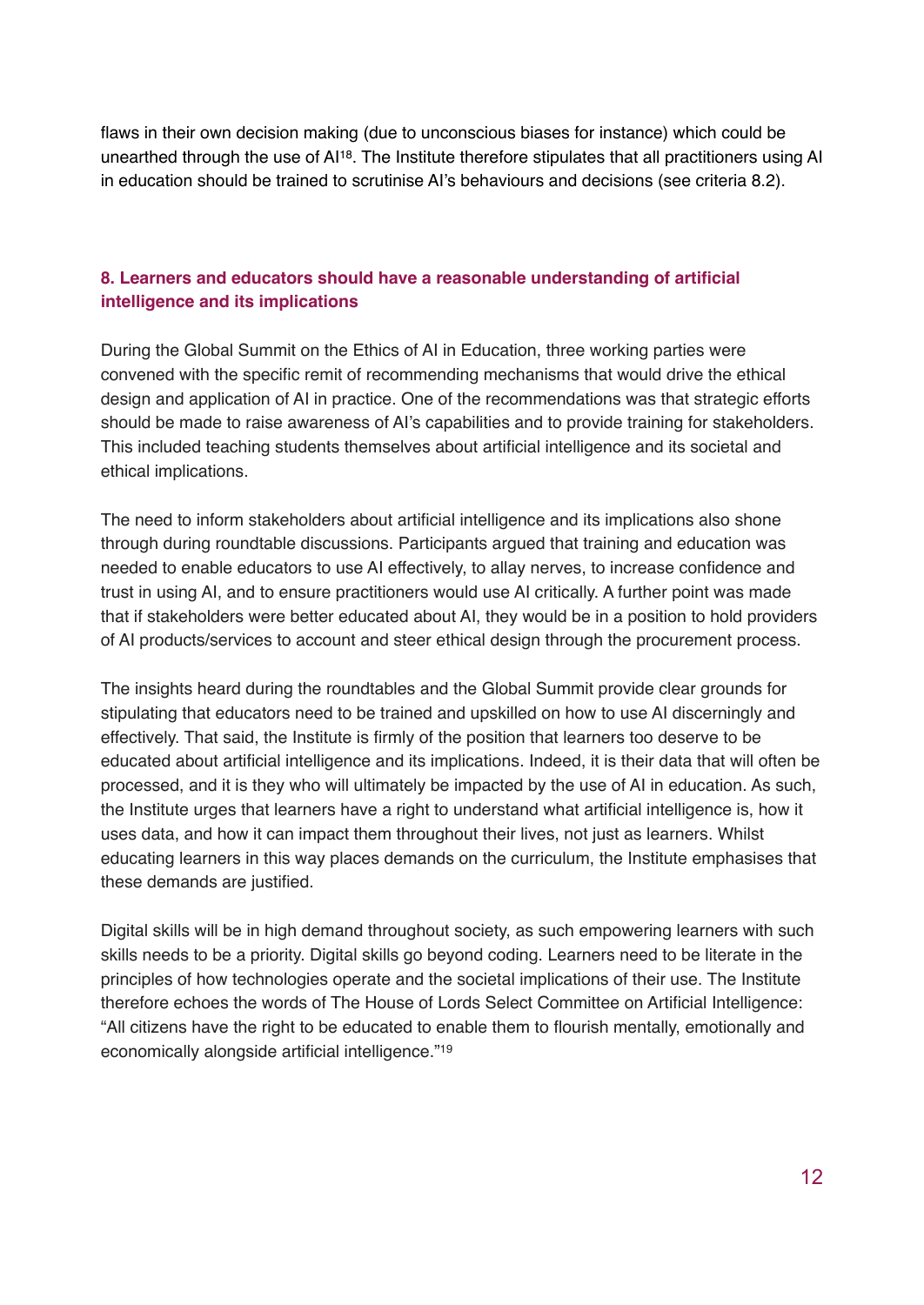#### **9. AI resources should be designed by people who understand the impacts these resources will have**

Numerous roundtable participants urged that stakeholders, including learners and educators, should be involved in the design of AI products. It was argued that this would confer a number of benefits including increased alignment between the needs of learners and the capacities of AI resources, resources being designed with fairness in mind, and increased trust in AI systems amongst users.

As well as stipulating that stakeholders should be involved in the design of AI resources, the Institute also stipulates that the designers themselves (i.e. software developers) should represent the diversity of potential users. This draws upon a key a stipulation in *The Ethics Guidelines for Trustworthy AI*, which states that "it is critical that, as AI systems perform more tasks on their own, the teams that design, develop, test and maintain, deploy and procure these systems reflect the diversity of users and of society in general." This is also supported by guidance from McKinsey and Co, who state that "A more diverse AI community will be better equipped to anticipate, spot, and review issues of unfair bias and better able to engage communities likely affected by bias"20.

The Institute further stipulates that those designing AI resources should have an understanding of the ethical issues arising from the use of AI in education.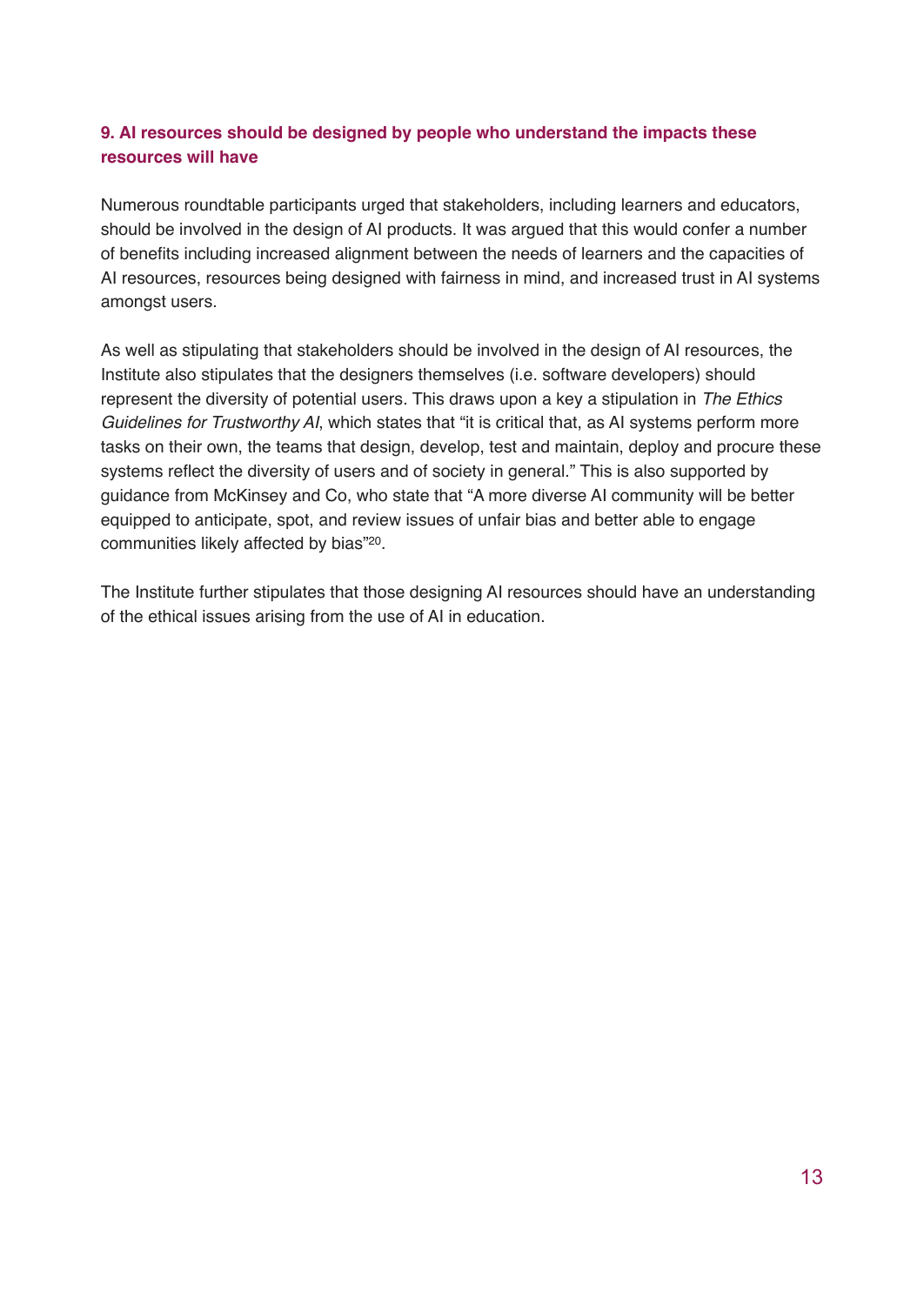#### References

1- The UK Government gives a broad definition of AI (Government Digital Service, Office for Artificial Intelligence, *A guide to using artificial intelligence in the public sector, 2019);* as explained in House of Lords Artificial Intelligence Committee, *AI in the UK: ready, willing and able?, 2018,* AI can also be understood as "the capacity to learn or adapt to new experiences or stimuli"

2- Government Digital Service, Office for Artificial Intelligence, *A guide to using artificial intelligence in the public sector, 2019*

[3- The Education Endowment Foundation, Individualised Instruction, viewed at https://](https://educationendowmentfoundation.org.uk/evidence-summaries/teaching-learning-toolkit/individualised-instruction/) educationendowmentfoundation.org.uk/evidence-summaries/teaching-learning-toolkit/ individualised-instruction/

4- Luckin. R (2017), *Towards Artificial Intelligence-based assessment systems*, Nature Human Behaviour

5- Luckin, R., Holmes, W., Griffiths, M. & Forcier, L. B. (2016). I*ntelligence Unleashed. An argument for AI in Education*. London: Pearson

6- Luckin. R (2017), *Towards Artificial Intelligence-based assessment systems*, Nature Human Behaviour

7 - See Black. P, Wiliam. D, Inside the Black Box: Raising Standards Through Classroom Assessment, Kings College London School of Education; Hattie. J, Teachers Make a Difference, What is the Research Evidence, Australian Council for Educational Research Research (ACER), 2003

8- Luckin. R (2017), *Towards Artificial Intelligence-based assessment systems*, Nature Human Behaviour

9 - Hill. P, Barber. M, *Preparing for a Renaissance in Assessment*, 2014, Pearson 10- McKinsey and Company, *How Artificial Intelligence Will Impact K-12 learners*, 2020, viewed [at https://www.mckinsey.com/industries/public-and-social-sector/our-insights/how-artificial](https://www.mckinsey.com/industries/public-and-social-sector/our-insights/how-artificial-intelligence-will-impact-k-12-teachers)intelligence-will-impact-k-12-teachers

11- See The Higher Level Expert Group on AI Ethics, *Ethics Guidelines for Trustworthy AI*, [European Commission, 2019; and The Aletheia Framework, Rolls-Royce, viewed at https://](https://www.rolls-royce.com/~/media/Files/R/Rolls-Royce/documents/stand-alone-pages/aletheia-framework-worksheet-v1.pdf) www.rolls-royce.com/~/media/Files/R/Rolls-Royce/documents/stand-alone-pages/aletheiaframework-worksheet-v1.pdf

12- Centre for Data Ethics and Innovation, *Review into Bias in Algorithmic Decision-making*, 2020

13- The Higher Level Expert Group on AI Ethics, *Ethics Guidelines for Trustworthy AI*, European Commission, 2019

14- Ekowo. M, Palmer. I, (2016), *The Promise and Peril of Predictive Analytics in Higher Education*, New America

15- Kidron. B, Evans. A, Afia. J, *Disrupted Childhood: The cost of Persuasive design, 5Rights Foundation,* 2018

16- The Information Commissioner's Office (ICO), *Project Explain: Interim Report*, 2019

17- Snow. T, *Decision-making in the Age of the Algorithm*, Nesta, 2019

18- Ibid

19- House of Lords Artificial Intelligence Committee, *AI in the UK: ready, willing and able?,* 2018 20- McKinsey and Company, *Tasking Bias in Artificial Intelligence and in Humans*, 2019 [https://](https://www.mckinsey.com/featured-insights/artificial-intelligence/tackling-bias-in-artificial-intelligence-and-in-humans)